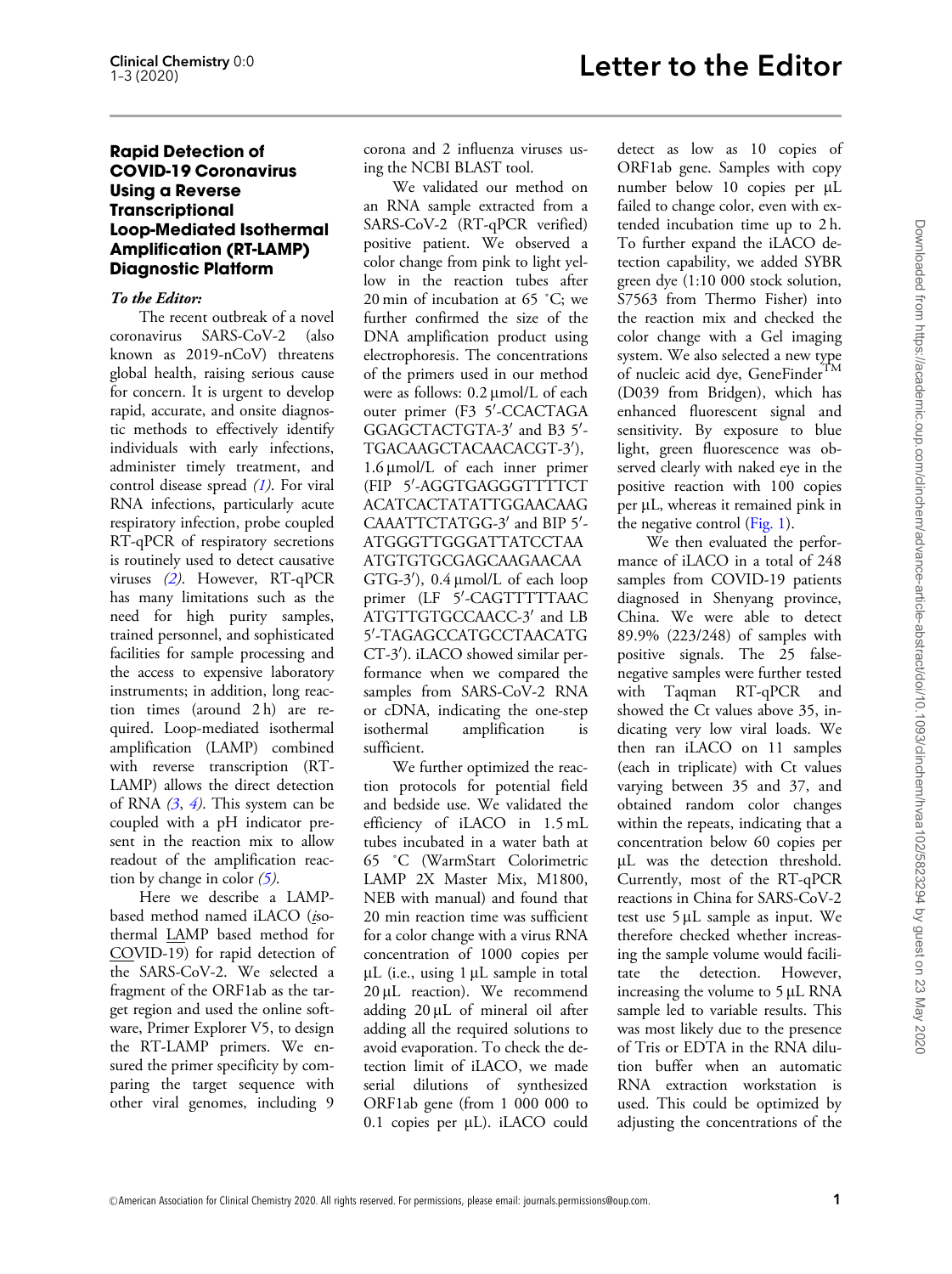<span id="page-1-0"></span>

Fig. 1. Fluorescent signal detected by UV and blue light for iLACO. Positive signal was visible with the naked eye with colorimetric pH indicator or under blue light with GeneFinder dye. NC and PC refer to the negative and COVID-19 positive controls, respectively.

buffers used. We recommend always using a positive and a negative control sample resuspended in the same buffers used for patient RNA isolation.

In summary, we have developed a RT-LAMP-based method, optimized for the detection of SARS-CoV-2. Our method is robust, accurate, and simple to use. We hope that this method will contribute to continuing efforts to contain the still spreading SARS-CoV-2.

Author Declaration: A version of this article was previously posted as a preprint on medRxiv as [https://www.medrxiv.org/con](https://www.medrxiv.org/content/10.1101/2020.02.20.20025874v1) [tent/10.1101/2020.02.20.20025874v1.](https://www.medrxiv.org/content/10.1101/2020.02.20.20025874v1)

Ethical Statement: Sample collection and analysis of samples were approved in the P3 laboratory by the local CDC of Shenyang city. The internal use of samples was agreed under the medial and ethical rules for each participating individual.

Author Contributions: All authors confirmed they have contributed to the intellectual content of this paper and have met the following 4 requirements: (a) significant contributions to the conception and design, acquisition of data, or analysis and interpretation of data; (b)

drafting or revising the article for intellectual content; (c) final approval of the published article; and (d) agreement to be accountable for all aspects of the article thus ensuring that questions related to the accuracy or integrity of any part of the article are appropriately investigated and resolved.

X. Yin, W. Chen, V. Pelechano, X. Hao, S. Wu and L. Yu conceived the study and wrote the manuscript. X. Yin, L. Mao, X. Hao, S. Wu, L. Yu, X. Dong collected the data. X. Yin, W. Chen, L. Mao, X. Hao, S. Wu.and L. Yu processed and analyzed the data. X. Yin, W. Chen and V. Pelechano edited the final manuscript, all authors have read and approved the manuscript. X. Yin supervised the whole work.

Authors' Disclosures or Potential Conflicts of Interest: Upon manuscript submission, all authors completed the author disclosure form. Disclosures and/or potential conflicts of interest:

Employment or Leadership: X. Yin and W.-H. Chen are co-founders for Biotech & Biomedicine Science (Shenyang) Co. Ltd and Pluri Biotech Co.Ltd. X. Yin is the cofounder for Nanog Biotech Co. Ltd. L. Yu, Shenyang University of Chemical Technology; S. Wu, Shenyang University of Chemical Technology; X. Dong, CDC of Shenyang, China.

Consultant or Advisory Role: None declared.

Stock Ownership: None declared. Honoraria: None declared.

Research Funding: This work was funded by 2020 LiaoNing Provence Key Research Project (1580441949000), Ganzhou COVID-19 Emergency Research Project. V. Pelechano, the Swedish Research Council (VR 2016-01842), a Wallenberg Academy Fellowship (KAW 2016.0123), the Swedish Foundations' Starting Grant (Ragnar Söderberg Foundation), Karolinska Institutet (SciLifeLab Fellowship, SFO and KI funds), a Joint China-Sweden mobility grant from STINT (CH2018-7750).

Expert Testimony: L. Yu, CDC of Shenyang, China; S. Wu, CDC of Shenyang, China; X. Dong, CDC of Shenyang, China.

#### Patents: None declared.

Acknowledgments: All the authors plan to make the reagents widely available to the community; primers used in this paper can be requested for free delivery through [xiusha](mailto:xiushanyin@me.com)[nyin@me.com.](mailto:xiushanyin@me.com)

## References

- 1. Jiang S, Du L, Shi Z. An emerging coronavirus causing pneumonia outbreak in Wuhan, China: Calling for developing therapeutic and prophylactic strategies. Emerg Microbes Infect 2020;9:275–7.
- 2. Corman VM, Rasche A, Baronti C, Aldabbagh S, Cadar D, Reusken CB, et al. Assay optimization for molecular detection of Zika virus. Bull World Health Organ 2016; 94:880–92.